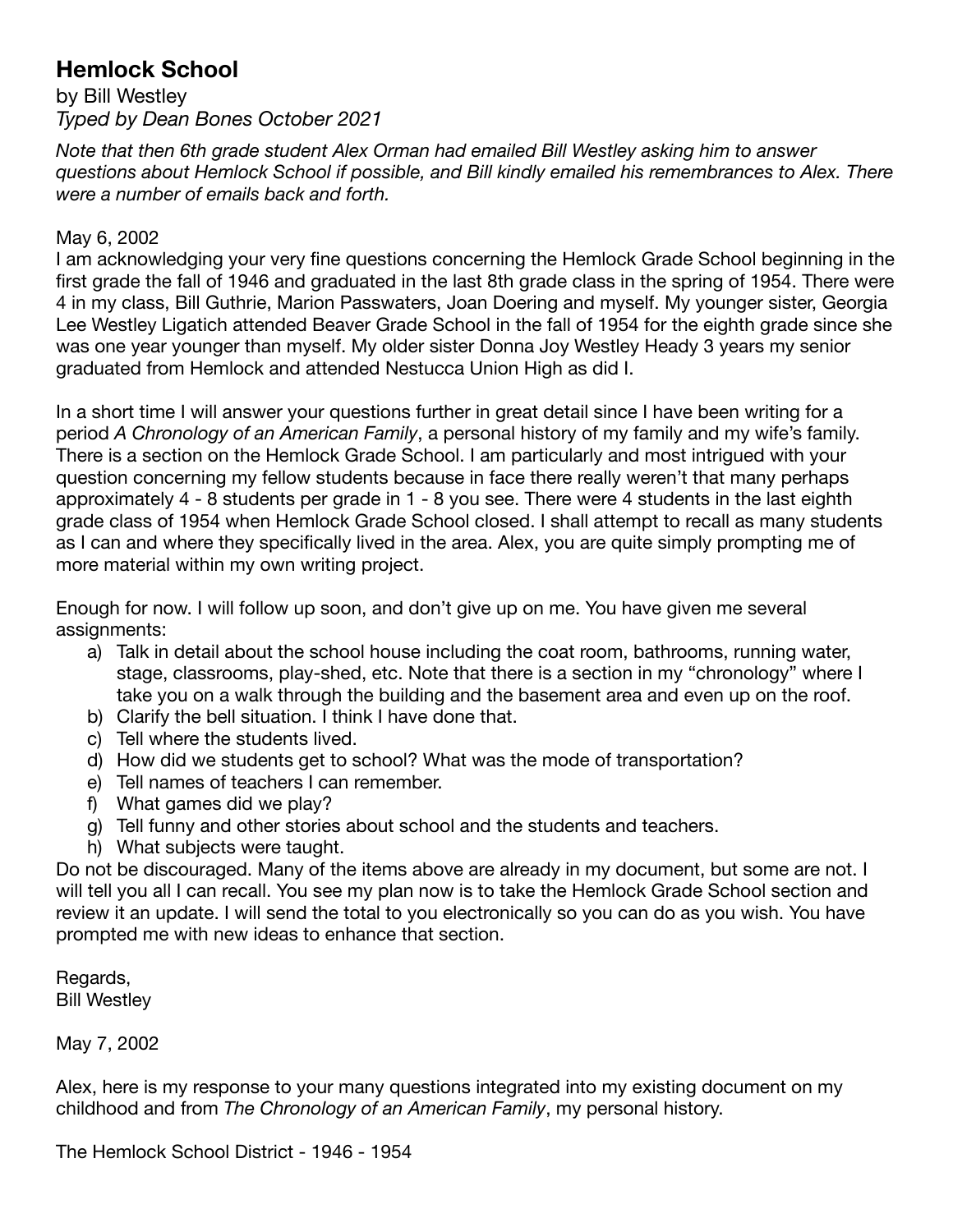by Bill Westley *Typed by Dean Bones October 2021*

Over the years the border of the district changed somewhat. At the northern edge the line was about 1 1/2 miles north of the school at the top of Swede Hill and just north of the Wilson Family's home. The district boundaries had extended a bit farther to take in the Bonnin family, another home next door that had two boys (I can't remember their names.), and the Pearson family at the Oar Factory at the bottom of Swede Hill on the north. Darwin Pearson lived there. This extended district must have changed in 1949-1950 or so. To the west, the district ran basically to the top of the hill on the Sand Lake Road towards the coast at Terra del mar. The Webb family lived close to the boundary there. To the south the district ended near the Guthrie Lumber Mill beyond the Royal Fox place across the river and just beyond the Guthrie and Passwater places on the Hwy 101 side of the river. To the east of the school was basically Blanchard and East Beaver Roads.

Viewing from the highway there was a board fence extending around the entire property. Across the front the fence was covered with some type of decorative wire. This was a two-room school with a large floor-to-ceiling folding and sliding doors that would open the two rooms for programs and other public gatherings. The south room was grades 1 - 4, and the north room was grades 5 - 8. The two main rooms occupied most of the building extending from the north end of the building to the hallway at the south end. On the southwest corner was the outer and inner set of double doors at the front entrance. A wide hallway extended across the southern end of the building to the southeast corner where there was another set of double doors out to a ramp leading to the school grounds. There was then a cement wide walk from the ramp to the play sheds behind. Just after coming through the double set of doors at the main entrance to the left was a door to the lower classroom. In about 1954 the school district merged into the Beaver Grade School, and the Hemlock School was vacated by the district with all students attending the Beaver School in the fall of 1954. In time the school building was occupied by the local Masonic and Eastern Star lodges. The oldest school building together with the play shed either fell down or was torn down or both.

The main hallway then extended north from the southern west-east hallway and connected with the short hallway on the north end to the read of the building. The hallway had no lockers, but there was a long row of coat hooks for the students hats and coasts. Just at about the coat hooks was a long shelf to place other belongings and your lunch sack or lunch bucket. The boys' restroom, a drinking fountain, a janitor's closet, the girls' restroom, etc., extended along the back of the building and the main north-south hallway to a short hallway leading to the read of the building. At the north end of the main hallway and to the right was a short west-east hallway where there was the door to the basement and near the rear exit door was a door to the right leading to the book storage room. I always like the smell of new books in this room. Near the north end of the main hallway was the second door to the front of the lower classroom and the rear entrance door to the upper classroom. Also, at the north end of the main north-south hallway was a door to a kitchen of sorts. And through the kitchen there was another door to the very northeast corner where there was a room of unexplained purpose. It was a kind of separate study room I guess. I seem to recall there were benches around part of the perimeter. There was a front entrance door to the upper classroom from this room.

The basement access was from the short hallway at the north end of the main north-south hallway. A long wooden stairway extended down and south to the cement basement floor below. Only the southern half of the basement was open and finished. The wood furnace was generally in the center of this portion. Upright wooden beams supported the main floor from the basement floor. Since the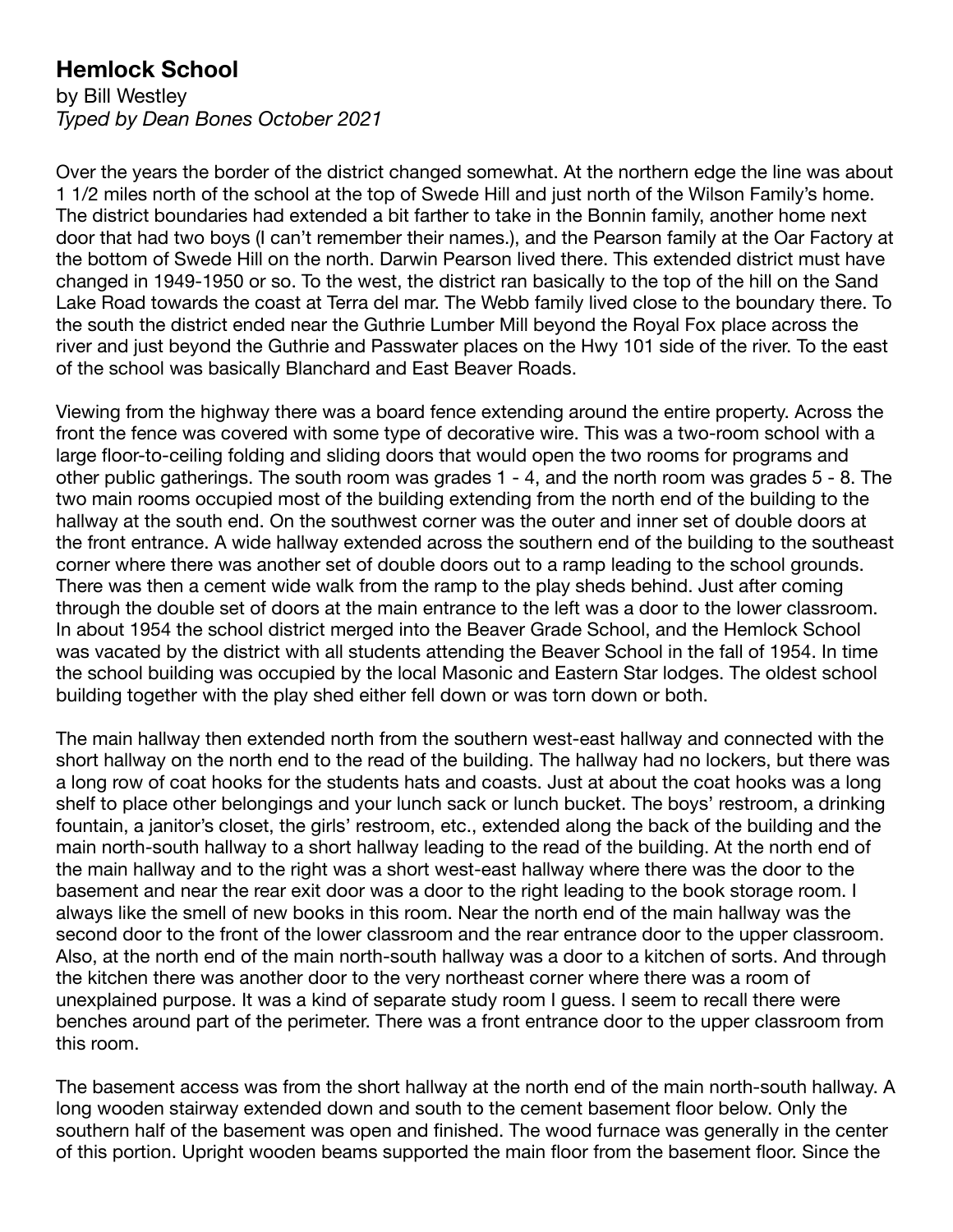by Bill Westley *Typed by Dean Bones October 2021*

building main floor foundation was 3 - 4 feet above ground level there was ample head room in the basement. On the southern end there were one or two large wooden doors that could be opened to throw large mill-end firewood through into the basement area. It was then stacked for use in the furnace.

During the day it was the responsibility of the teacher or the oldest boys to feed the furnace.

The northern half of the basement area was not excavated. It was all dirt and a crawl space that was basically used for storage. For the adventuresome it was also a big place to explore.

There were two classrooms. One was for the upper grades, and one was for the lower grades. The configuration was basically the same for both. Both rooms were facing the north. The teacher's big oak desk was in the front of the room together with a number of folding chairs suitable to accommodate the maximum students in any of the 4 grades. The north, east and south walls were covered with large blackboards. The old school desks were mounted on wooden slats in a row instead of the floor proper to allow for floor maintenance. Later, i believe, they were replaced with the individual separate metal desks with formica-covered wooden tops and lids that opened.

There was at least one piano in the building that may have been moved from room to room. There was little, if any, audio-visual equipment. I am not sure there was even a slide projector. There may have been a movie projector though. I do recall a Sawyer brand circular viewer.

The two restrooms were much as today with running hot and cold water, toilets, etc.

There was no permanent stage in the building. The stage had to be constructed from materials for the Christmas program.

Concerning the bell. There is no missing bell. There was no such central large bell that I can recall. I am fairly certain of this fact. There was no such bell tower such as were present on earlier schools. I do not recall if there was a small bell tower on the older Hemlock School building either. Here again, I do not think so. The old school building was totally vacant being used for a play shed . . . actually a basketball or ball court during the 8 years I was there. It still had a covered porch of sorts running across the front. The actual play shed was right beside the old building with a walk front to back between. Both buildings were right behind the existing building approximately 75 feet. The old school was right up against the south property line. The bell that I recall teachers calling students from the playground was a rather small 3 - 4 inch variety with a handle straight up from the top. The teacher would appear at the front and rear schoolhouse doors and ring the bell vigorously. There were occasionally the lame excuse that "I didn't hear the bell!" But that was met with little sympathy, and we students soon realized that it wouldn't work. As for the hand bells, I do not know what would have happened to any of the material, furniture and fixtures when the school closed. I would assume much went to the Beaver Grade School.

It was during my early years I learned the importance of proper handling of the flag. The flag pole was just to the side of the front entrance to the school. It was one of the assigned duties to see that the flag was raised properly in the morning and taken down properly, folded and stored in the afternoon at the end of day.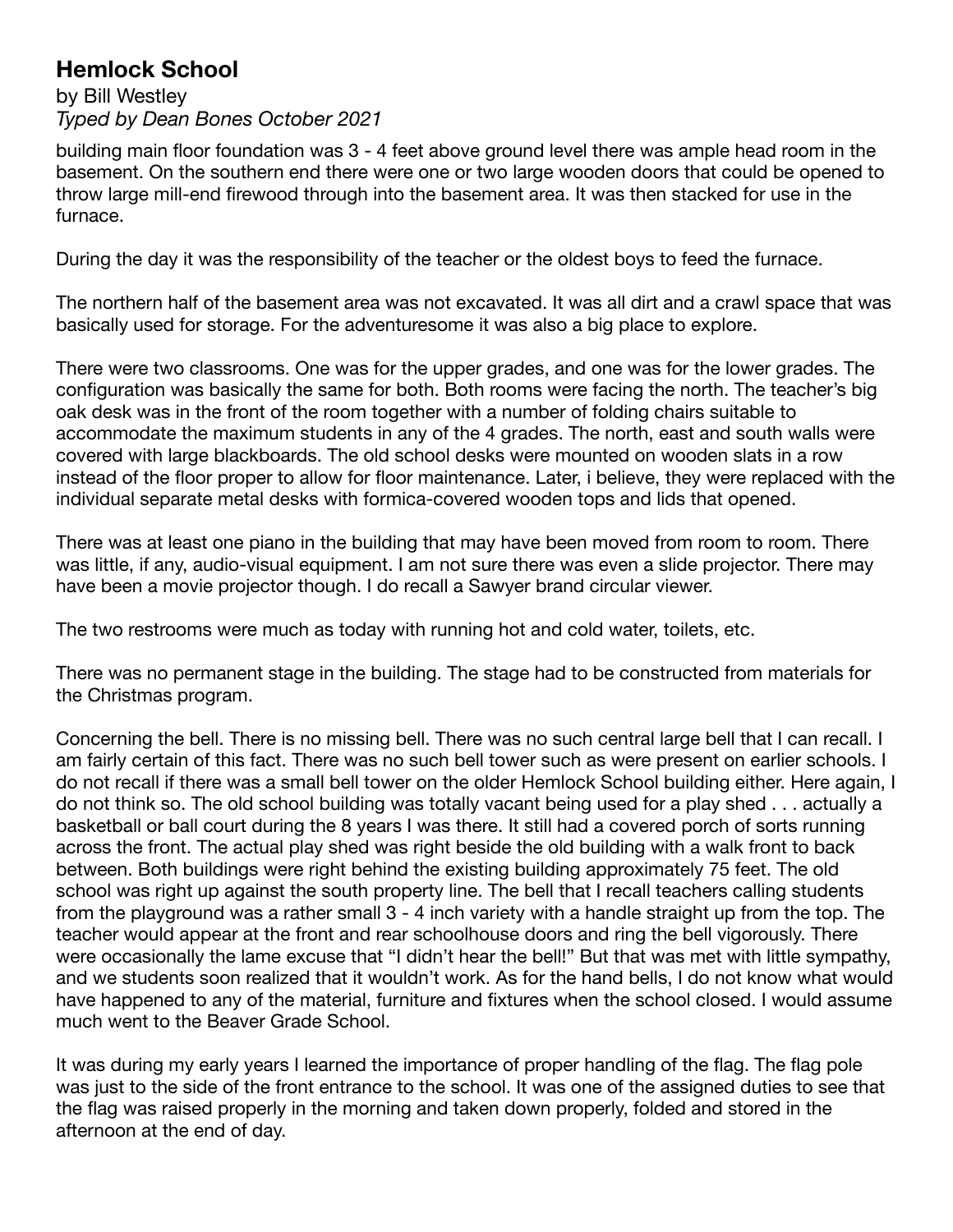by Bill Westley *Typed by Dean Bones October 2021*

Mrs. Cross taught grades 1 - 4. She would call out the grade to stand in unison and "Come to Class!" parading to a row of chairs at the front of the room facing forward toward the board. One of the benefits of this arrangement was to pick up information or items of interest during the other classes.

Another teacher that came to cover for Mrs. Cross during a problem with her credentials was a Mrs. Margaret King. She was of English backing and talked of the language differences with England. Terms like "rich" and "keen" were discussed.

In the upper classroom I can recall Mrs. Lewis, not my teacher, Mr. Robert Loucks, Mr. Price, etc. You must understand there were only two teachers in the school at any one time. One taught grades 1 - 4 in the lower classroom, and the other taught grades 5 - 8 in the upper classroom. So in my 8 years at Hemlock School there was not an opportunity to have very many teachers. Mrs. Cross and Mrs. King were my only teachers in grades 1 - 4. I believe Mr. Loucks and Mr. Price were the only teachers I had in grades 5 - 8.

Mrs. Martha Cross was my first teacher and taught me up to the 4th grade, I think. I am not sure of her age, but she always had long snow white hair that she would comb and fasten up on her head. She was always so nicely dressed and well-groomed and wore the black "granny shoes" with heavy heels. She was the prim and proper school teacher. Conversely she was married to a nice fellow, but a rough and tumble and bit of a rough-talking logger.

Mrs. Cross had talked of coming to Oregon in a stage coach when she was very young. She lived in a small cabin along Highway 101 next to the southern edge of the school grounds with her husband Homer Cross. He was a logger, keeper of hunting dogs, etc. In fact, for a period of time Dad worked in the woods with Homer. There was a time when apparently Mrs. Cross' credentials expired probably due to requiring more refresher study, and she was then required to postpone her teaching for a time. I remember kids coming to the corner of the school grounds on their free time and talking to her from her kitchen window during this period. I can't remember is she actually regained her credentials and came back to teacher, but I think she did.

During her tenure she would read to the classes after lunch or recess if we had been good, if not, no reading. The students so enjoyed the period when Mrs. Cross would bring a story to life. There were at least several occasions when the class, 4 grades in the room, would be unruly or misbehave in some way, and she would respond in kind with a statement that only worsened the situation. She would say, "It's your fault and nobody's but!" The students thought this phrase was so humorous and would begin snickering. It was a response she didn't understand and would infuriate her more. Generally this behavior would result in a penalty of no reading for a time or two.

Mrs. Cross had at least one son who was in the military during this period. She talked much about her children.

After Mrs. Cross retired from teaching Homer and she built a new home south of Cloverdale and lived there until their passing. Our family visited Homer and Martha a number of times at this place.

More about Hemlock School . . . In the fall firewood would be delivered to the southern end of the building. The wood generally took the form of rough-sawed slabs or mill ends. I seem to recall that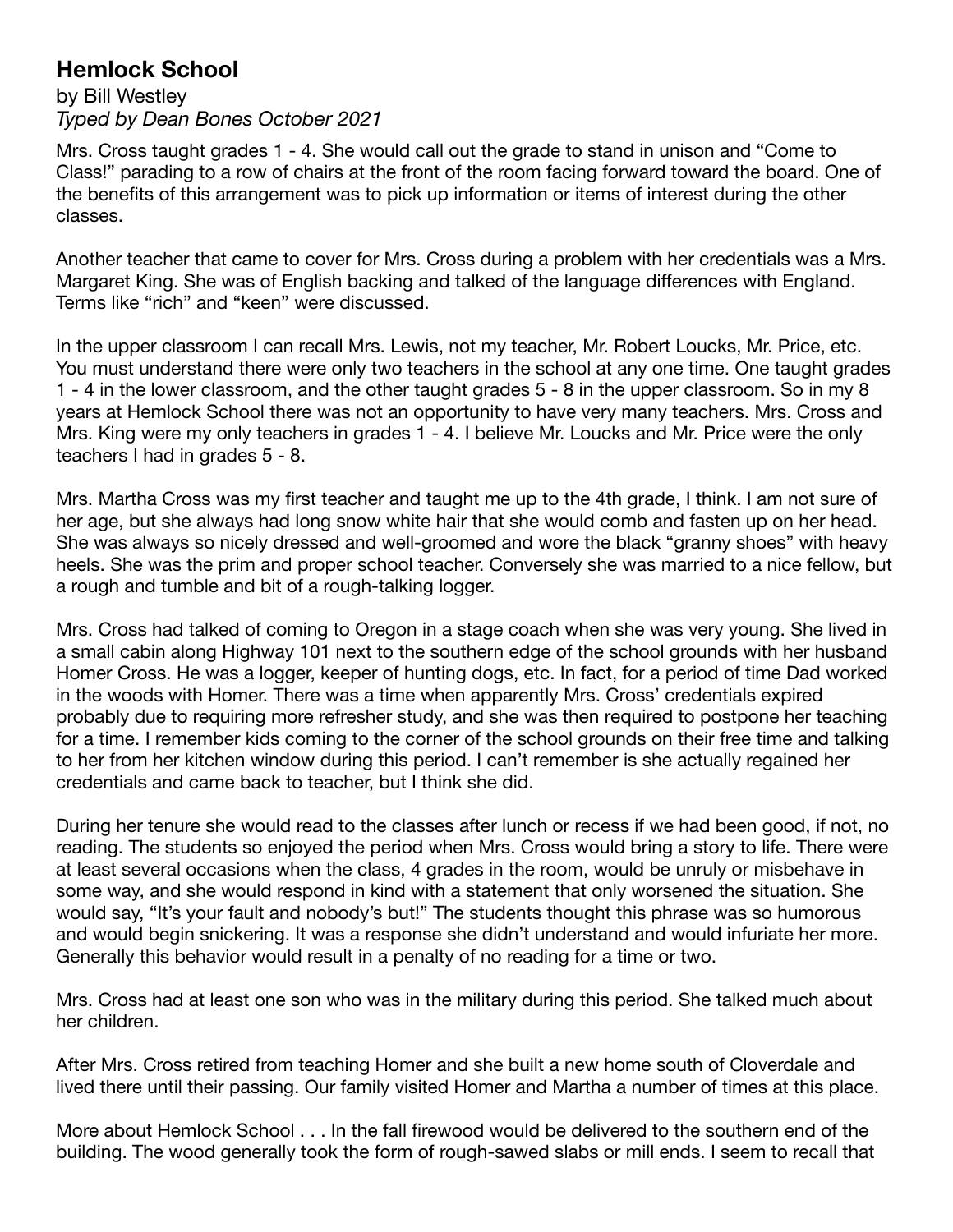### by Bill Westley *Typed by Dean Bones October 2021*

some student labor was used to move and stack this week, but I'm not really sure. Hard to believe. Anyway, it did get stacked in the basement sent in through opening doors in the foundation. During the winter school hours the older boys were assigned to stoke the wood furnace in the basement.

In the worst weather of the winter months recess was consumed by roller skating in the basement around the furnace. It was great fun, and there were water leaks in the basement further enriching the entertainment. One would slide around corners, and it was a challenge to stay upright while being whipped around in a serpentine fashion. Seems there were games invented based on the skating environment down there.

At one time there was at least one contest where the object was to develop a list of words: synonyms, antonyms and homonyms. I remember that Mickey Phelps, an older classmate, and I were in collusion and copied from one another to get those words that the other did not have. I think we each won for our respective grades. I don't remember what we won.

As far as jobs in the classroom, it was an assigned duty to clean blackboards and the erasers. Attending to the flag was also an assigned duty as was feeding the furnace. There may have been other jobs.

For subjects as I recall, the curriculum was pretty basic during my tenure with reading, writing and arithmetic basics. There were studies in geography, history, sciences, etc. There was not a broad selection as there is today.

I shall attempt to identify and place students at their rural homes by geographic areas. Understand that there was a moving target over the 8 years I attended Hemlock School. I am sure many of the older students when I was very young went unnoticed. At any rate, since each class was only 4 - 8 students, and there were 8 grades, the maximum number of students was probably not more than 45 - 50 students. Below is loosely the students from about 1946 - 1954.

Students from the south on the Hwy 101 route included the following:

- Near the southern district boundary south to north was the Passwaters family with Earlene, Ken and Marion.
- The Bio (?) family with Dixie plus one boy.
- The Guthrie family with Bill, Gwen and Danny
- The Murray family with Bob, Gary and Linda
- Near East Beaver was the Glawe family with Gerry and Jim. Alene was in high school.
- Then there was the McFall family with Billy McFall.
- Later there was a family that lived in a big house southeast of the school, but I do not recall their names. There was 1 boy and 1 girl.
- There was one boy and one girl in the small cabin next to the school.

Students from the north Hwy 101 route included the following from the north district boundary (Swede Hill) south to the school. Note that this boundary changed early on from a bit further north to the top of Swede Hill:

- In an earlier district boundary there was a Darwin Pearson (Oar Factory), the Bonnins, Melvin, Ken and Bob and one other family (2 boys) beyond Swede Hill
- The Gilbert family with Gilbert, Deanna and Donna

Students from the Blanchard Road route included the following from the end of the road to Hwy 101: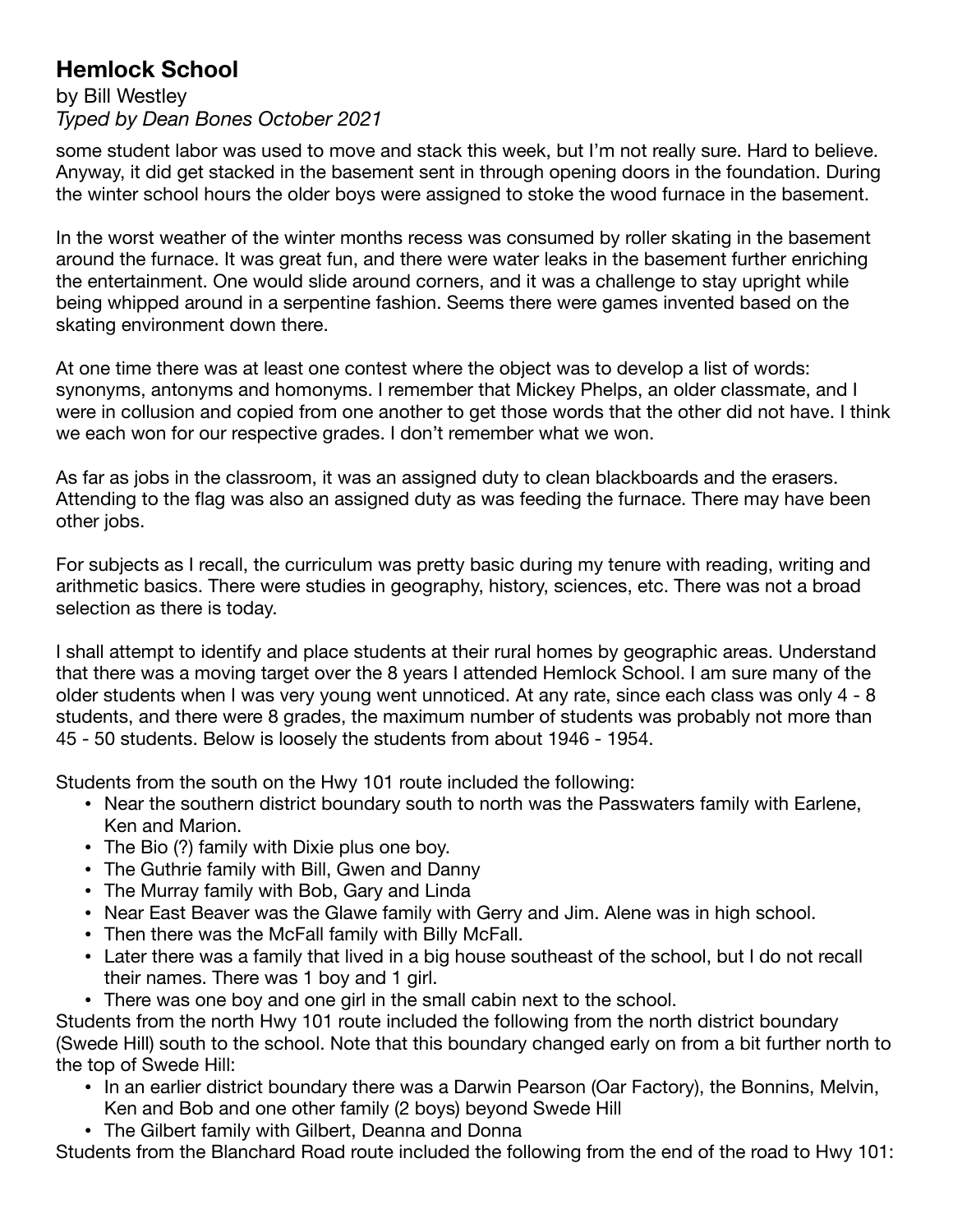### by Bill Westley

*Typed by Dean Bones October 2021*

- The Blanchard family with Bobby and Linda
- The Doering family with Beverly and Joan

Students from the Sandlake Road route included the following from the top of the hill west back to Hwy 101:

- The Webb family with Larry, Loretta, Ronny, and one or two others
- The VanderZee family with Rudy, Sammy and one girl
- The Hussey family with Lester and one or two others
- The Hintz family with Albert, Raymond and Linda
- Prior to 1951 the James family with Vernon, Marion, Ilene and Arlene
- After 1951 the Westley family with Donna, Bill, and Georgia who moved from East Beaver Creek Road in 1951

Students from the East Beaver Creek Road route included the following from the end of the road to Hwy 101:

- The Stuart family with Mike, Larry, Danny and 2 girls
- The Phelps family with Sonya (Sunny) and Margaret (Mickey)
- The Porter family with Henry and Dale
- The Westley family prior to 1951 with Donna, Bill and Georgia
- The Piper family with Mickey (girl) and Bobby
- The Finnell family with Larry, James and 1 girl

The Tillamook County Library would travel on a schedule to the many schools to allow students to go out to the bookmobile and check out books. I remember that for a number of years it seemed I was afraid to go to the bookmobile. It must have had something to do with the uncertainty of the interior. I so wanted to go out there and check out a book, but I was just too scared. In time which seemed like year I did get the courage to go to the bookmobile and check out books.

I can recall one time when I was invited from the lower classroom to the upper classroom by the upper class's teacher, Mrs. Lewis, whose birthday was also on February 2nd. It was great fun!

There was a tradition at the Hemlock School of putting on a number of programs by the students. The biggest event was for the Christmas Program, but there was also a Spring Program and maybe others. One Spring Program it was my duty to recite a poem called *My Aunt Miranda Slocum's Got a Brand New Upper Plate*. I do not remember much other than the title, and that it had some catchy verses and was rather a hit.

One time I can recall when we had a pie social, and there was, of course, bidding on the particular pies that had been brought by the children. One particular event one little girl named Arlene James from a certain family of limited means had brought in a raisin pie for the social. No one was bidding on the raisin pie. Mom, sensing the situation somehow got into it and had me bid on the particular pie. Of course I got it, and the routine was to eat the pie with the person who brought it. I didn't like the girl, and I sure didn't like raisin pie; but I weathered through. It was a lesson learned.

There was a great deal of preparation required for the annual Christmas Program, and the play was the main attraction.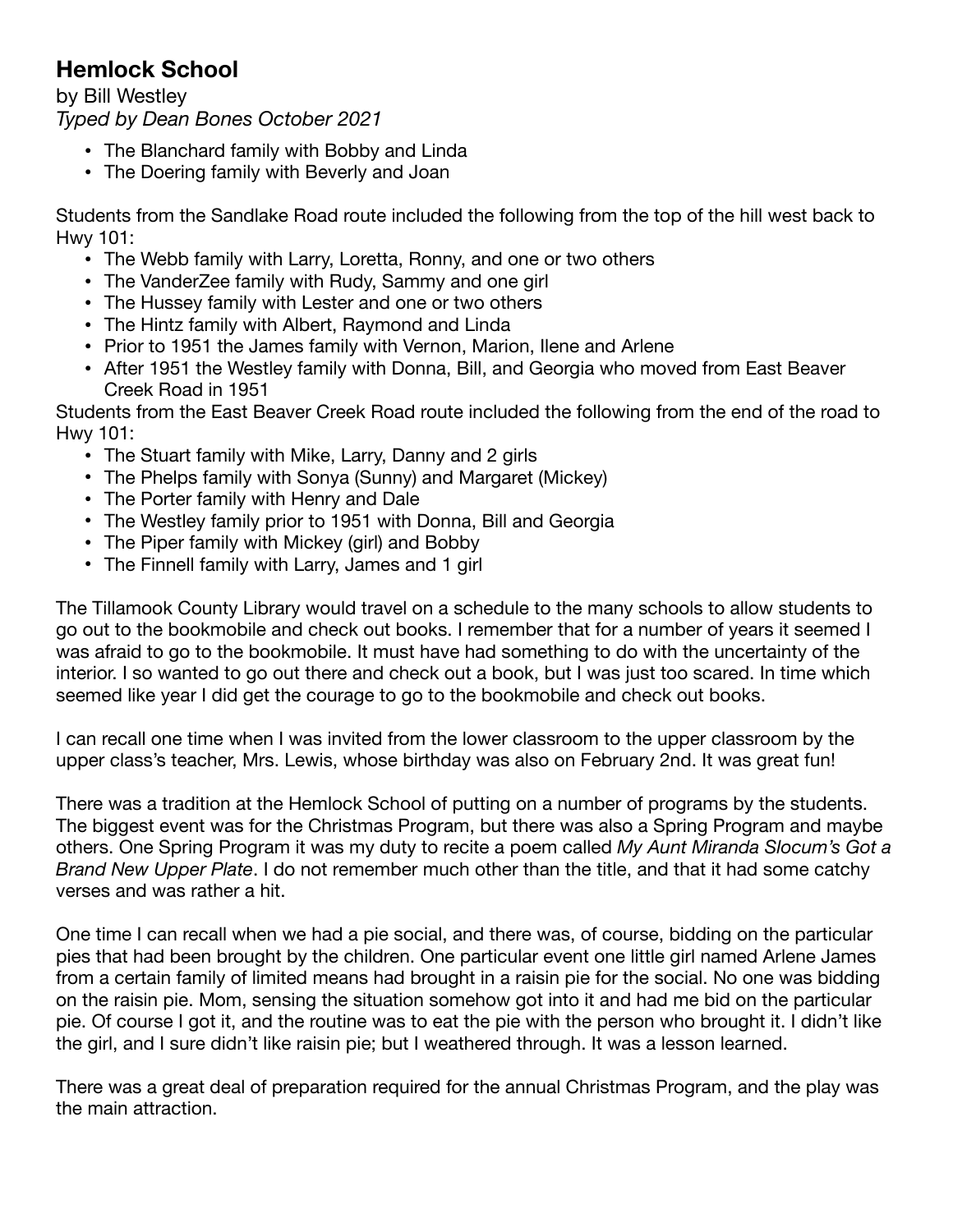#### by Bill Westley *Typed by Dean Bones October 2021*

Cedar boughs for decoration were brought for the stage. The stage was put up from boards and material in the basement. It was the responsibility of the older students to go to the nearby wooded areas to collect cedar boughs to be used for decoration and carry them back to the school.

The wooden stage was constructed from a series of sawhorse devices at the northern end of the upper room. The sawhorses were raising the stage to about 2 - 3 feet off of the regular floor. There were boards of a sort to nail down to the sawhorses, and thus a stage was formed from the materials stored in the basement. The boards were tattered from all of their use over the years. many were split with pieces missing and lots of nail holes. Across the front the cedar boughs were nailed to the edge to conceal the underside of the stage. Cedar boughs were also used to decorate throughout the building. For the program proper the large floor to ceiling folding and sliding doors which normally separated the 2 classrooms were opened, and the area became 1 large room for the audience seating.

The program consisted of small Christmas-time skits or programs re-enacting the great historical occasion. Also, it included the normal Christmas carols. Generally there was a poem recital. It was a community event. I recall any movement on the old stage resulted in a good deal of noise from the boards shifting on the sawhorses.

Each spring near or at the end of the school year there was a community gathering of the students' parents and family members and the teachers at the East Beaver Creek Park above the Phelps' place and into the Siuslaw National Forest. It was a beautiful setting between the road and the creek and a bit off of the road. Generally it was cool with only the sun peeking in through the lush forest canopy. there were lots of old picnic tables fashioned from 1/2 log rounds. There was also a very large swing made totally from logs. I can recall creaking noises from its large metal hinges on the main cross bar. Even the 2 lengths that might normally be chain were made of two large poles. There was a teeter-totter also made from logs. It was a magical and lush green place with the sound of flowing water in the East Beaver Creek nearby. The place was abuzz with the sounds of children playing and parents visiting and greeting one another as families arrived.

To the rear of the school and school property were the 2 play sheds. Actually there was only 1 playshed, and the other was the former one-room Hemlock Grade School that was the gym of sorts. The ceiling had been removed, and it was pretty much open to the rafters. The doors had been removed so there were walkways into the building. There was a covered porch on the front. Right next to the "gym" with a wooden walkway between was the play-shed, a building with walls about 5 - 6 feet high and an open space all around with a roof supported on outer posts above the walls. The wind would whistle through the winter.

I recall one time when I was in the 5th or 6th grade there was a boy named Vernon James. (The James family lived in the house that Dad & Mom eventually bought from Charlie Gilmore.) who was an 8th grader, I think, who chose to climb up in the rafters of that old school house to the very peak of the roof. He slipped and fell on his head. He was in great pain. He was, of course, crying and saying, "Oh Mama!" over and over and over again. We were sure he was a goner. I don't remember much more about it, but he survived. I don't think there was an emergency option at that time with no ambulances nearby.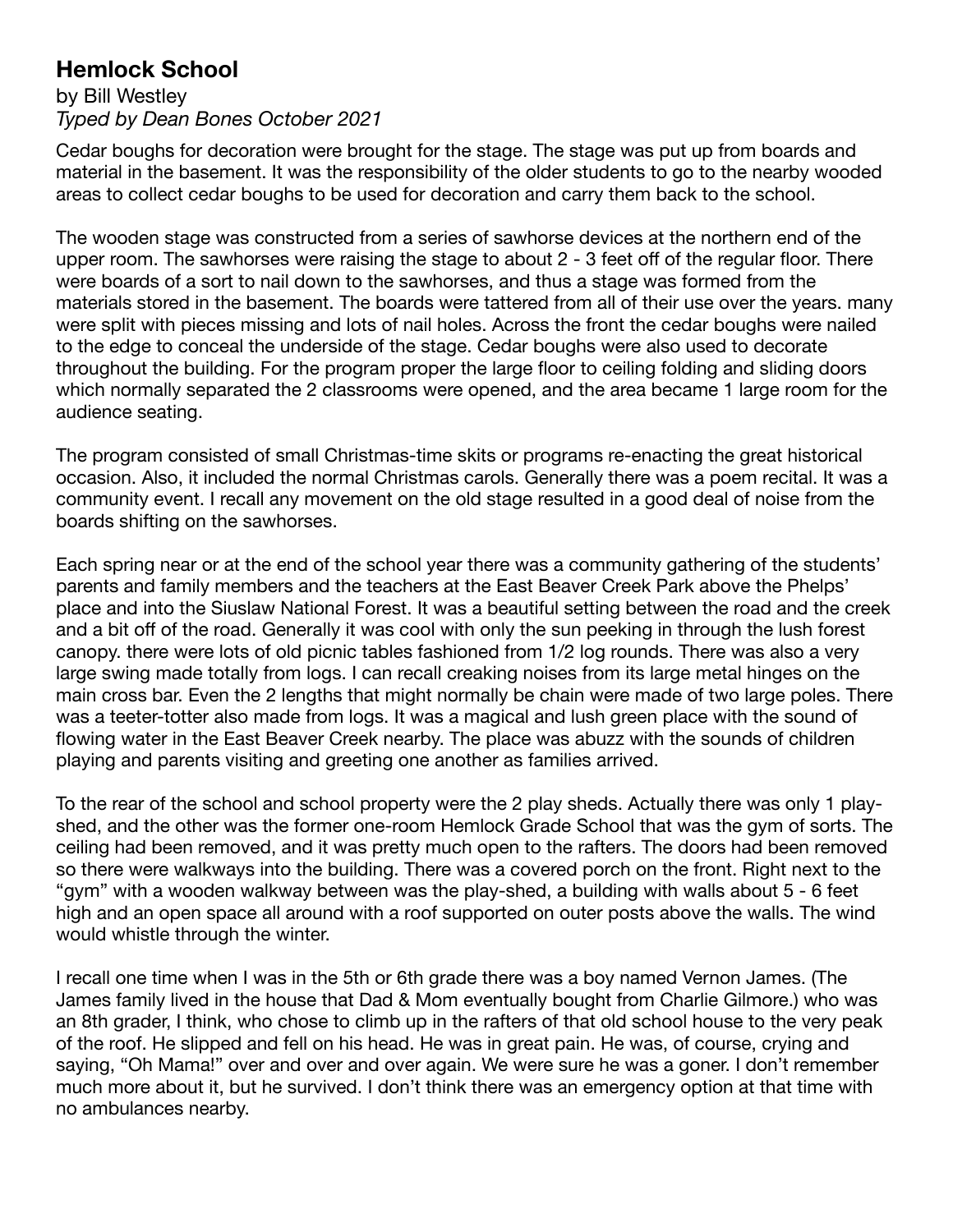#### by Bill Westley *Typed by Dean Bones October 2021*

During the late spring the young adventuresome boys would play in the soft cool dirt around and under the old school house/play-shed. It was up off of the ground a good deal on vertical posts leaving an ample amount of crawl space. There were lots of possibilities "playing in the dirt".

Over the years when I was very young I longed to be able to go up on the roof of the main school building like the big kids. The roof on the school had a mansard roof of sorts with a flat area on top that I had only heard about. You could not see it from the ground. I was sure from that vantage point I could get a new perspective on the world. In time I was given or took the opportunity to make that trip up through the ceiling somewhere in the building to the roof to check it out. Once up there it must not have been that impressive because I do not recall much about it.

Baseball was really softball, a fact I learned some years later. Baseball rules were on the honor system, and the older kids taught the younger ones "the ropes". There was a baseball diamond of sorts to the rear of the building and on the northern portion of the play field. Home plate was near the building, but the outfield was a swamp. In the spring and fall it wasn't too bad, but in early spring it was water. It was a real challenge to catch a fly ball and remain somewhat dry. I can remember times when some kids would just give up and be soaked from head to toe. During the drier periods was not much better because of the rough terrain and the tussock grass. Another game was "500" which consisted of one person hitting fly balls to the field, and through a method of scoring you would work your way up to the pitching and then hitting.

It seems there were other ball games in which the end result was to get soaking wet in the swampy area of the playground. I am sure there were other less organized games of which I do not recall. Also, I'm sure there were games played inside during the worst weather.

Sometime during a period when I was in the upper grades there was a nice new large metal series of swings placed in the front playground area just to the left of the main walkway. Also associated with the swings apparatus was a large metal slide near the end by the front fence. Then off to the north there was another device called a glide or the like which was a series of chains hanging down in pairs that could be used to swing around a main pole either by one's own effort or to have someone else assist.

I don't recall just what if any equipment was placed in the area just to the back of the building proper, but I think there may have been another glide-type unit. Most of the rear playground was open and used for baseball.

One great sport in the 6th or 7th grade was to sit on the front fence near US Highway 101 and tempt the log truck drivers to honk their airhorns as they passed. During those days there were a good deal of traffic from the log trucks and other regular carriers. To attract the driver's attention we would hold out our arms and simulate pulling the airhorn cable. Sure enough it worked, and we were encouraged. It would even work on any truck that had an air horn.

One day in the middle winter there was an old dog that ran loose in the neighborhood that may or may not have had a home. He was always around the school, and the kids knew who he was. At any rate, one day he was apparently hit by a vehicle and killed across form the school. It lay there alongside the road. When I went home that evening I had communicated this event. My mother had said that I should take a shovel to school the next day and give that poor dog a proper burial. All I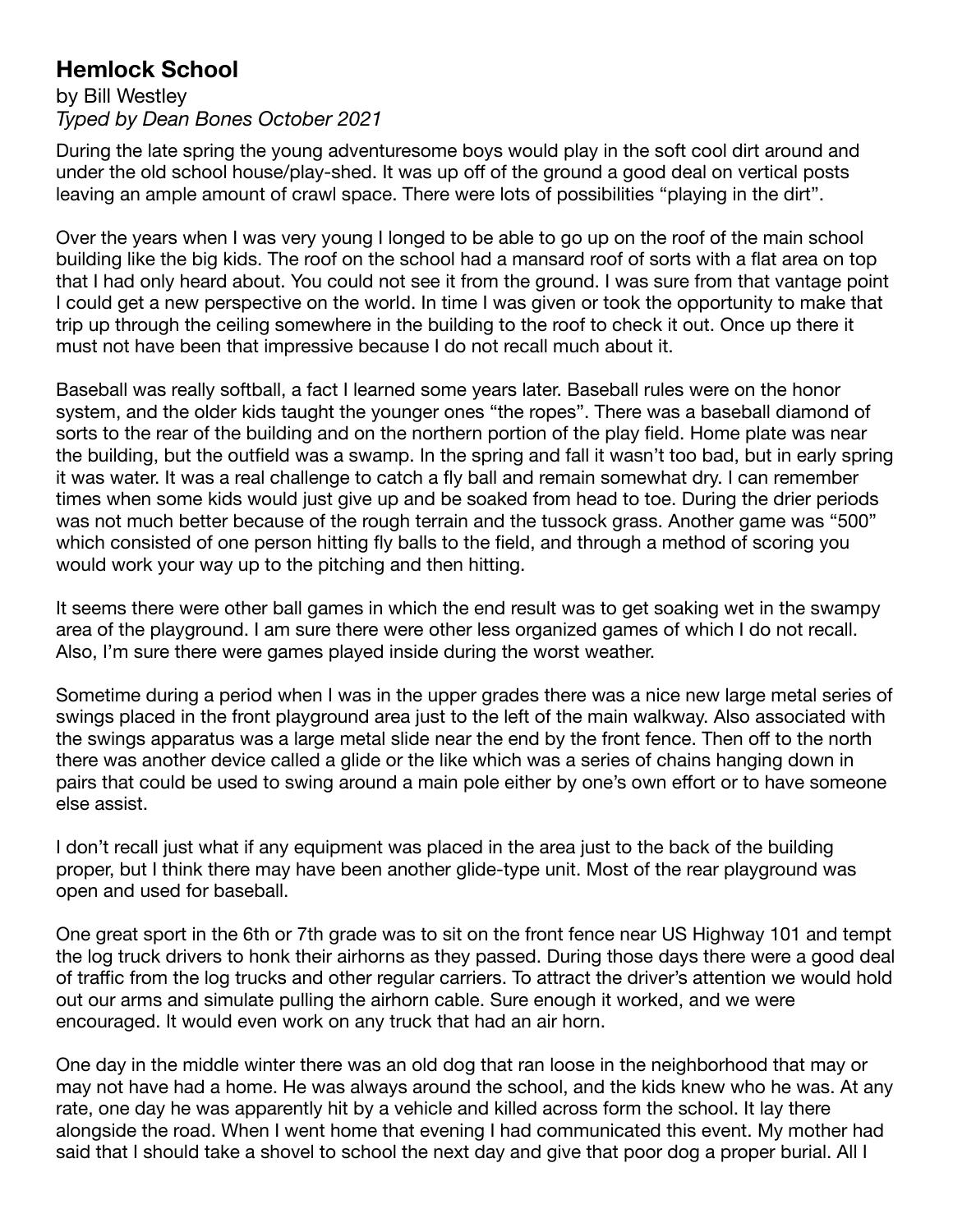#### by Bill Westley *Typed by Dean Bones October 2021*

can recall was that I wasn't too hot on the idea, but I concurred and went off to school the next day with a shovel. Once at school my outlook changed because there was growing curiosity and general interest. The teacher was involved and supported the venture. A group of boys about my age were assigned or volunteered to help. The team of interested boys were sent across the road in the plain view of the whole student body. It was a great success. We were performing a public service not to mention the proper respect to the dog. And I had my mother to thank for that.

As I said before, Homer Cross was married to Mrs. Martha Cross, my teacher. In those days they lived in a very small cabin next to the school on the very south edge of the property. Homer had hunting dogs. Several hunting dogs. Homer was a very colorful character. He was a lanky fella as I recall and very outspoken. He was ready and willing to tell a story. He liked to go bear hunting. Dad liked bear hunting. In those days the Bonneville Power Administration was placing high tension power lines across the terrain over hill and dale. The result was open right-of-ways where these power lines had been installed making an excellent place to look for bear. On one or more occasions I would go with Dad and maybe sometimes Homer to look for bear with or without the hounds. It was late summer in the late evening still with sunshine and the sweet summer smell of salal berries. I can recall it all now in my mind's eye. Homer had also been Dad's timber cutting partner.

It seems originally that Ralph Bentley drove a 1940s vintage 2 door Pontiac to take kids up East Beaver Creek Road. The school bus was originally not a bus at all, and when it was a bus it was a GMC Suburban. The Suburban was a tan color and had no special emergency or flashing lights. In time it was equipped with a large STOP sign on the driver's side just behind the door. It was controlled by a lever behind the driver's seat that when pulled forward caused the sign to swing out and display the bid red STOP sign. Helen Phelps, Sunny & Mickey's mother was the school bus driver. Phelps lived above us on East Beaver Creek Road, so we would be picked up on the beginning of the morning route and pretty much at the end of all the routes in the afternoon. I think Helen Phelps actually used the family car originally to transport the students and later replaced it with the Suburban. She drove the school bus for most of the years I attended the Hemlock School until the district merged in 1954.

At one time I recall when Ralph Bentley was hauling school kids, and at a time when we were nearly to our place we came upon our dog Timmy along the road. There must have been a conflict because I refused to bring the dog into the car and chose to walk with the dog on home.

I had a run-in with Ralph Bentley in later years when I was riding my bike to the Holgate barn just up the road to pick up a gallon of milk. As I approached a corner just south of the barn he came around the corner spraying rocks in that 1940s Pontiac and ran it up on the bank. It turned over into the road. I didn't wait or anything but high-tailed it for home and told the whole story. I don't remember the story behind the story.

One Halloween night the Nazarene Church was holding a party in the play-shed. My best friend, Jim Glawe and I were there and were in some way harassing the troops. All I could remember was that we could see through cracks in the play-shed walls and that they were performing stunts in front of a light casting shadow images behind the sheets. I suppose they were intended to be scary. We must have known we were spotted in the dark because we headed for the wooden board fence to do a flip over, and as we did Don Hodgdon, who would have been at least 10 years older, came down on top of us and made it clear we needed to move on.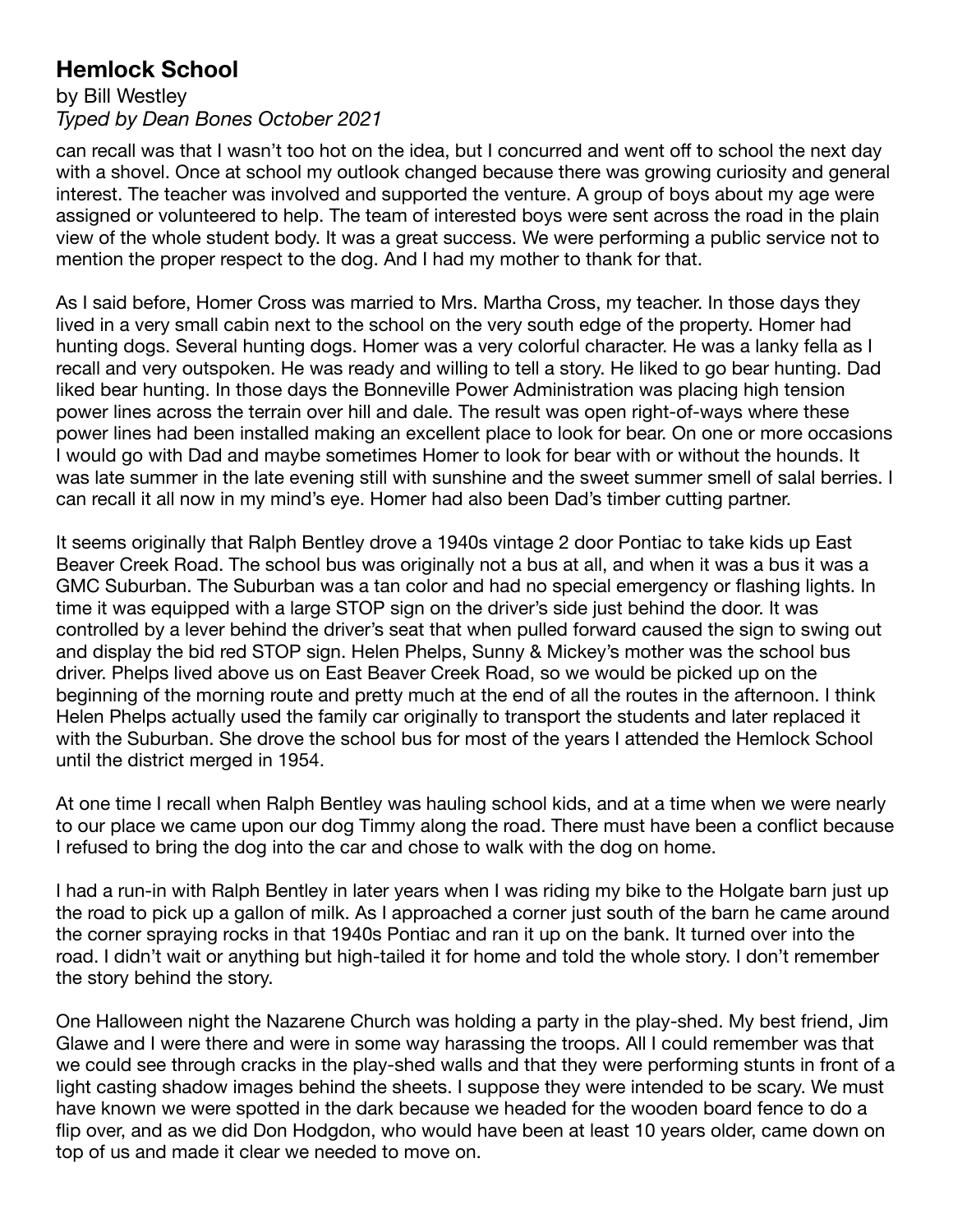by Bill Westley *Typed by Dean Bones October 2021*

In the community just north of the Hemlock Grade School was a community church. We attended that church for summer Bible School. There was also another association with that church. The pastor, Lloyd Johnson? also was the leader of a Boys Clubs of America group. He would take us on camping trips and organized a fairly elaborate basketball schedule through the Boys Clubs of America for a couple of levels, A and B, of teams. We would play around the area mostly in the Tillamook area.

One time we went on a camping trip to Hebo Lake above Hebo, Oregon. It had the usual camping facilities, etc. Most all I recall is I had a case of pink eye. I was pretty self-conscious about it, and I'll never forget an older kid named Rolly Becker who told me that he thought I would live through it. I guess it lessened the load. I do recall having fun on that trip, too.

Another time I recall camping overnight at Whalen's Island. Another time we took a week's camping trip to the East Fork of the Hood River in the Mount Hood National Forest. There were quite a number of persons on the trip of all ages, Lloyd, Paul Hodgdon, Marion Passwaters, Rudy & Sammy VanderZee are just a few of the name I can remember. I would think there were a total of 10 - 12 people on the trip. We took 2 or 3 cars and drove from the Hemlock area to the Multnomah School of the Bible near 82nd and Glisan Street in Portland. Apparently there were friends of Lloyd's living or teaching there. They may have accompanied us to the camping area. From there we journeyed on to the East Fork of the Hood River area.

We drove quite a ways to get to a point where the 2 or 3 cars were parked, and then we hiked in a good distance. I remember the 2 cars. Lloyd's was a 1953 or '54 Ford, and Paul Hodgdon's was a 2 or a 4-door 6 cylinder 1938 vintage Chevrolet. The campsite was a gravel bar along the East Fork. There we camped for about a week, I think.

Lloyd really liked to fly fish, and that consumed most of his day. As I recall he fished with Paul Hodgdon, Don's older brother. They would be gone most of the day. I recall if we even ate lunch. Anyway, we would have something called kabobs which were basically a cross between a pancake and a biscuit. They were fixed in a number of ways, but it was basically kabobs, kabobs, kabobs. We had kabobs for breakfast, kabobs for lunch and kabobs for dinner. I remember Lloyd warning against getting into the food. I also remembered that one got pretty hungry from meal to meal, and I'm still not sure we did lunch. Anyway, I could remember actually eating my toothpaste for a little flavor and nourishment. One day either Rudy or Sammy decided they were getting too hungry to wait and got into the supplies. Punishment that evening was the belt line. Members all lined up and the VanderZees were run through the gauntlet.

I wasn't particularly interested in fishing all day. Several days, one or two others and myself would explore the area. This was logging by rail country. The tracks had all been removed, but the railroad ties and many, many spikes remained. We located an old logging ghost town like the old frontier days, but the main street was the the railroad tracks. There were still the old buildings lined up along the tracks with board sidewalks. The row of houses might run for several hundred feet or so. It was as though it had been abandoned only a short time ago. We had great fun going into the old buildings and looking around. There wasn't anything of value and probably only remnants of the prior inhabitants. We were picking up railroad spikes for a time and carrying them to camp. And then we realized that there was little value in that because we would still need to carry all of them way back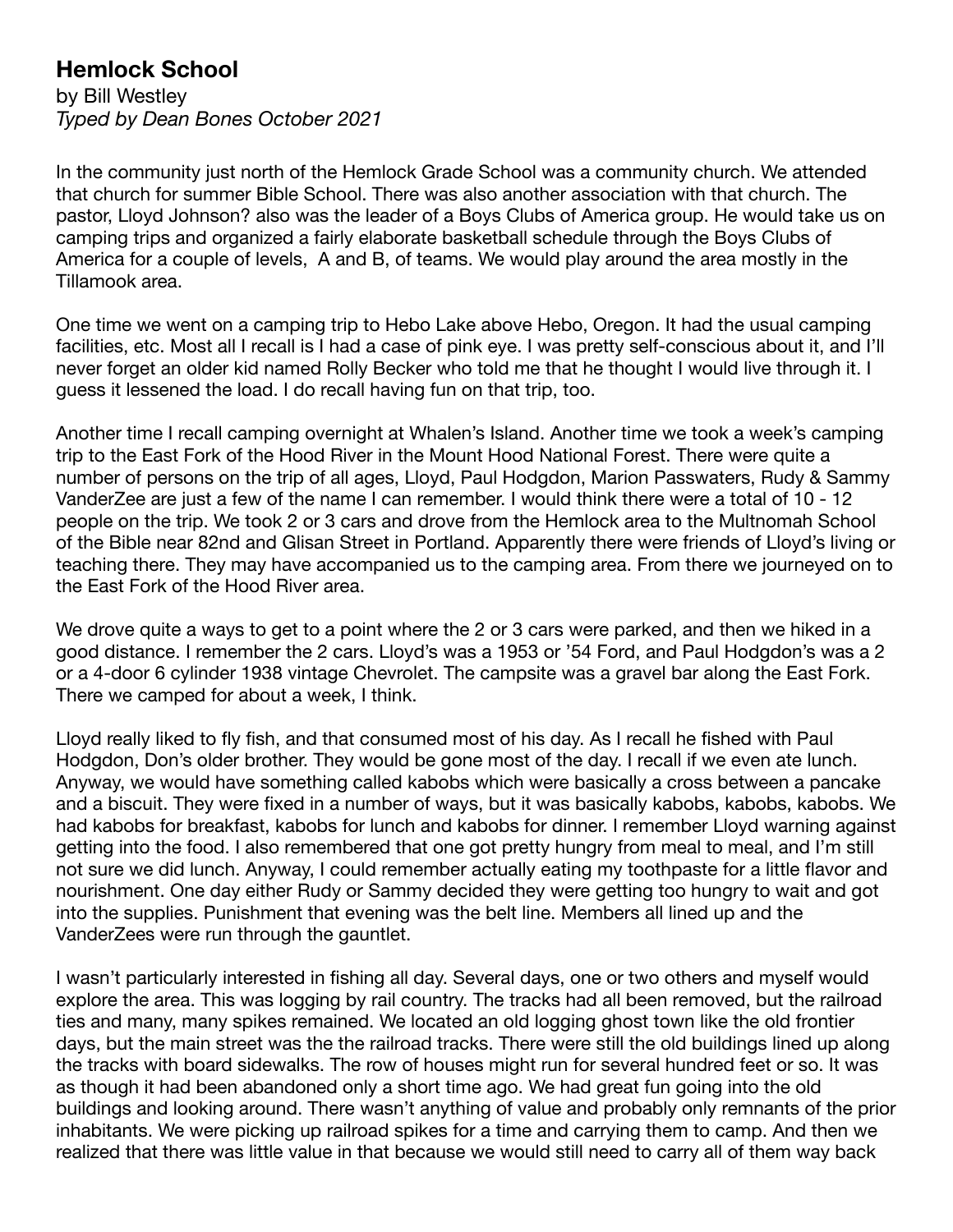#### by Bill Westley *Typed by Dean Bones October 2021*

to the car. There were a lot of areas to explore. I don't recall the exact persons that were with me on those explorations; but I think one was Marion Passwaters. I can recall we were all pretty glad to be heading home.

Over the years I recall the efforts that Pastor Lloyd Johnson had given to the community in the church-related activities, the Boys Club activities, etc. He was a very nice man and good to all the kids. Even at that early age, I knew he had a bigger purpose than the good time and experiences he afforded the young people in the community who would have gone without exposure to the experiences.

We attended the Nazarene Church many times during the years and mostly during the summer Bible Schools organized for the children.

My earliest experiences at the Hemlock School were in the spring of the year prior to my attending first grade. The Glawes lived just about two blocks south and across Hwy 101 from the school. Jim had two older sisters, Alene and Gerry. His father's name was Alvin. His mother had died for a reason unknown to me some time in the prior 6 years.

When I was in the lower grades there was a kid named Gene Bentley, a younger brother of Ralph Bentley. The boys lived in a trailer house just up the East Beaver Creek Road from the cheese factory with their mother. Gene was a husky kid and very gentle. The younger kids used to crowd around him. As I recall, he had a speech impediment.

Fellow 8th grade classmates were Bill Guthrie, Marion Passwaters, and Joan Doering. Other classmates that had moved away were Deana Wilson, Dixie Bellows and Raymond Watkins.

At some point we were given the opportunity to plant trees in the Tillamook Burn on the Wilson River. School busses were coordinated for the trip of 6th graders, I think, to plant trees all day joining other 6th graders from the county.

The community of Hemlock consisted of a country store run by Mick Shultz which was to the north about 1 mile and the Nazarene Church just north of the Hemlock Grade School. Just to the south was the East Beaver Cheese Factory.

I recall the Hemlock Store very well. Dad would stay awhile and talk to Mick Shultz from time to time that allowed me to investigate around in the store. There was lots of merchandise to investigate. Mick would later sell out to the Kermit and Helen Bestul family, and Mick would run another store in the Sellwood area on Milwaukie Avenue in SE Portland, Oregon.

There was a small community referred to as East Beaver where the creek flowed near US Highway 101. It was a very small settlement around the cheese factory just east of 101. Local dairymen would bring their milk in large metal milk cans to the factory during this period until the mid to late 50s when the large Tillamook Cheese Factory north of town was built. At that time many of the dairymen converted to Grade A requirements. In time the local cheese factories were closed.

Across the East Beaver Creek Road from the school was the cheesemaker's house. Both the factory and his house were painted the yellow cheese color. Behind the factory was Shorty and Susie